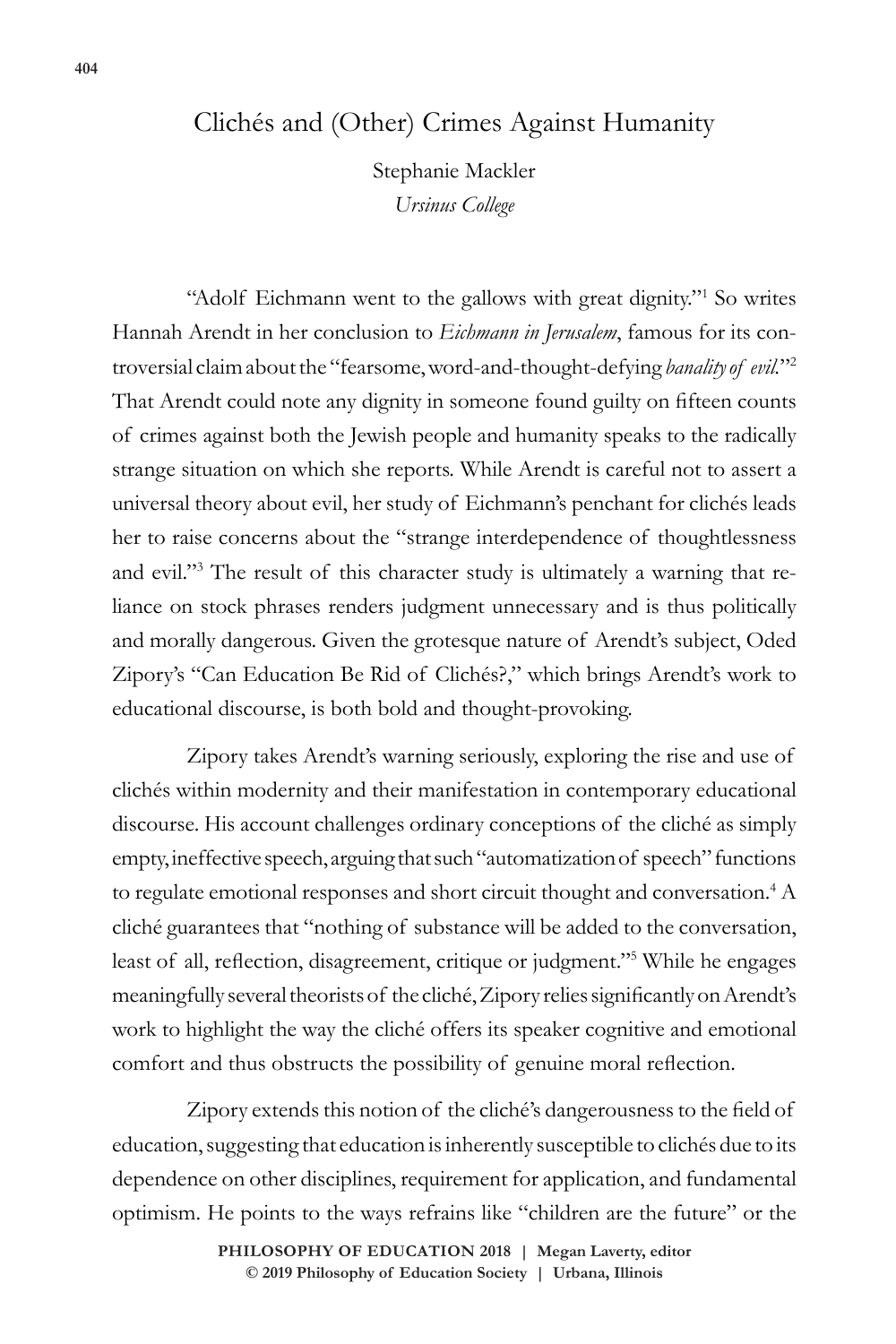"growth mindset" facilitate agreement and preempt the need to ask what is meant by these phrases or consider the potential complexities underlying them. I resist the urge to add to Zipory's list of examples and trust the reader can imagine the all too many fanatically adopted stock phrases in education that could be added to this list. Ultimately, Zipory offers two suggestions: First, he makes an argument for philosophy of education, which is "aware and critical of its own speech" to take a more prominent role in educational discourse. Second, he suggests Arendt's "non-methodical" approach as essential for "freeing educational discourse from banality."6 In what follows, I consider these suggestions before offering a brief reflection on Zipory's underlying moral concerns.

Zipory commends Arendt's mode of thinking, which he characterizes as an "intellectual practice that requires both loyalty to the facts and their constant critique" for its ability to avoid and undermine the power of clichés.<sup>7</sup> Arendt is important for Zipory because of her simultaneous allegiance to the idiosyncratic nature of Eichmann and his trial *and* her consideration of the way neither Eichmann nor his trial neatly fit within accepted concepts of evil, justice, normalcy, and crimes against humanity, among other things. She insists that while we can articulate general theories about people, in a court of law only the individual is on trial: "Justice demands that the accused be prosecuted, defended, and judged, and that all the other questions of seemingly greater import—'How could it happen?' and 'Why did it happen?,' or 'Why the Jews?' and 'Why the Germans?,' or 'What was the role of other nations' … be left in abeyance."8 Yet, since she is not an actor in the courtroom, Arendt weaves close analysis of the details of the case with relentless reflection, offering a trenchant analysis of the concepts underlying the trial that she finds problematically unexamined. As Zipory writes, Arendt "keeps asking difficult questions," and in so doing she "embraces reality."9

I share Zipory's sense that Arendt models a way of thinking that "could be rightly seen as the exact opposite of the cliché," and I think this assertion merits even further elaboration.10 Yet we must be careful not to suggest that Arendt is exemplary simply for interrogating common concepts. Zipory does qualify his claim, aptly characterizing her work as "active, creative, imaginative"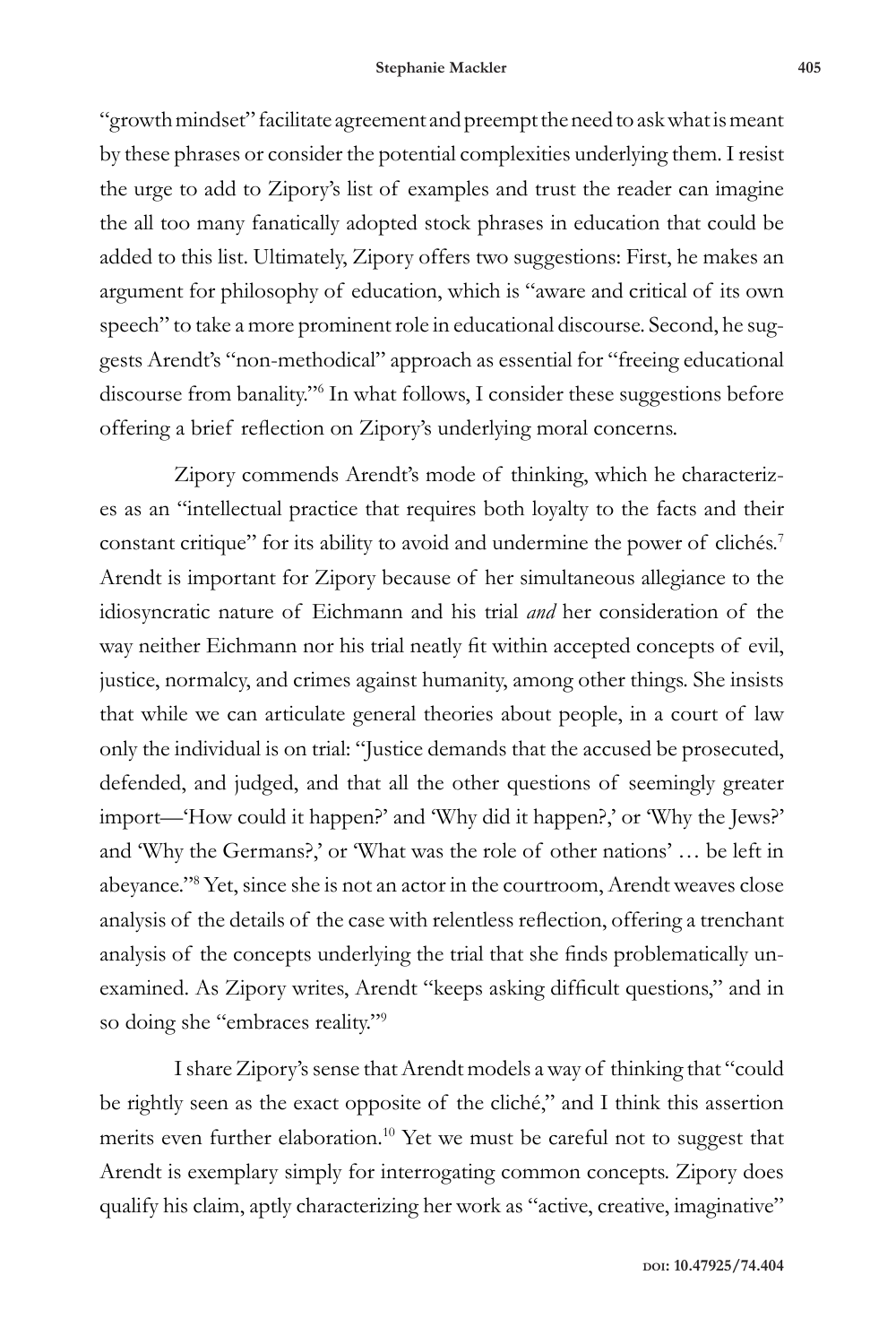and alert to the "character and function of speech."11 It would be instructive to clarify with more depth and precision what makes her work so unique, even for a philosopher. To this end, I have tried to add a little more detail above in characterizing her work, but there is certainly more work to do.<sup>12</sup> Further, while I agree enthusiastically with Zipory that more thinking like Arendt's is needed, I wonder whether he recommends such thinking for *all* or simply *more* of the following groups: philosophers of education, educational scholars, educational practitioners, or simply scholars in general? I mention this latter category because I am not yet convinced the problem of clichés is exclusive to education, and I worry that even scholars are susceptible to clichés, or at least, to a "limit on *permissible* ingenuity," as Nietzsche calls it.13 I wonder whether Zipory would agree—and if so, to what extent?

In addition, although, Zipory characterizes Eichmann's use of clichés as emblematic of modernity, I suggest we consider situating them more specifically within totalitarianism. Arendt contends that totalitarianism functions by eliminating individuality, spontaneity, morality, truth, a sense of reality, and the importance of one's own thoughts. In "Total Domination" she suggests the concentration camps represent the literal manifestation of the attempt to "eliminate under scientifically controlled conditions, spontaneity itself as an expression of human behavior ... "<sup>14</sup> Further, the "skillfully manufactured unreality"<sup>15</sup> of the camps make it look perfectly normal.<sup>16</sup> This perversion of truth leads inmates to doubt their perceptions and the reality of their own experience such that actual thoughts and ordinary concepts cease to matter. In fact, they no longer make sense. The result on both the inmates and their captors, she claims, is "inanimate men, i.e. men who can no longer be psychologically understood," perhaps people like Eichmann.17 Ultimately, she contends, the camps deprive people of the ability to act and to think morally.18

Limitations of space do not allow here the in-depth exploration of Arendt's work on totalitarianism required to adequately make this case, but I want to offer a preliminary hypothesis that the cliché functions in a way similar to the camp, or perhaps the cliché is a sign that the aims of the camp have been met. Arendt warns: "Totalitarian solutions may well survive the fall of totalitar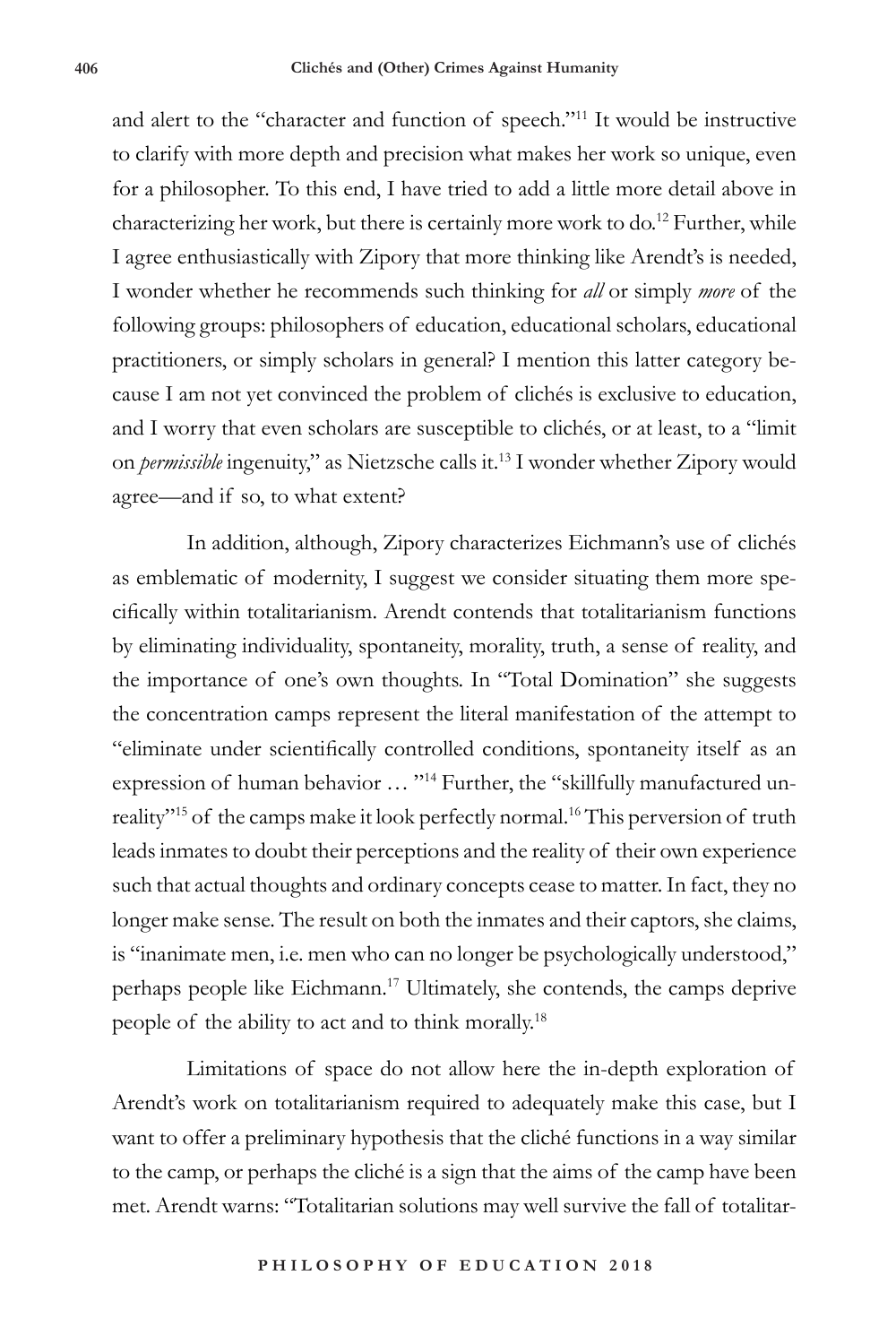ian regimes."19 I wonder whether the cliché is one such survivor? If people are reduced to "a bundle of reactions … [that can] be exchanged at random for any other," then the reduction of language to meaningless phrases that can be uttered by anyone in any situation is one such reaction.<sup>20</sup> After all, the power of the cliché is precisely that it is an automatic reaction to a situation rather than an authentic engagement with it. Although I hesitate to claim clichés are necessarily and always totalitarian, I posit that clichés have a particular relationship with totalitarianism, and not simply with modernity, and that this relationship is worth further exploration.

All of which is to suggest that there is more thinking to do about the moral and political nature of clichés and the implications of these ideas for education. Zipory indicates that clichéd educational discourse is far from benign, and by grounding this claim in Arendt's work he introduces gravity to the discussion. Admittedly, the title of this paper is technically inaccurate: clichés are *not* crimes against humanity in the legal sense. But in another sense, clichés might be dangerous to humanity. Ultimately, then, I suggest we ask not *can* education be rid of clichés, but *should* education be rid of clichés? In asking the latter, we accentuate the moral implications of the prevalence of clichés in educational discourse. I suspect the answer to the latter question is yes and, if so, then the answer to the first question must also be yes. Put simply, we must grapple seriously with the potential effects of educational clichés not only on our students, but on humanity itself.

- 2 Arendt, *Eichmann,* 252.
- 3 Arendt, *Eichmann,* 288*.*
- 4 Zipory, "Can Education be Rid of Clichés," this volume.
- 5 Ibid.
- 6 Ibid.
- 7 Ibid.
- 8 Arendt, *Eichmann*, 5.

<sup>1</sup> Hannah Arendt, *Eichmann in Jerusalem: A Report on the Banality of Evil* (New York: Penguin Books, 1994), 252.